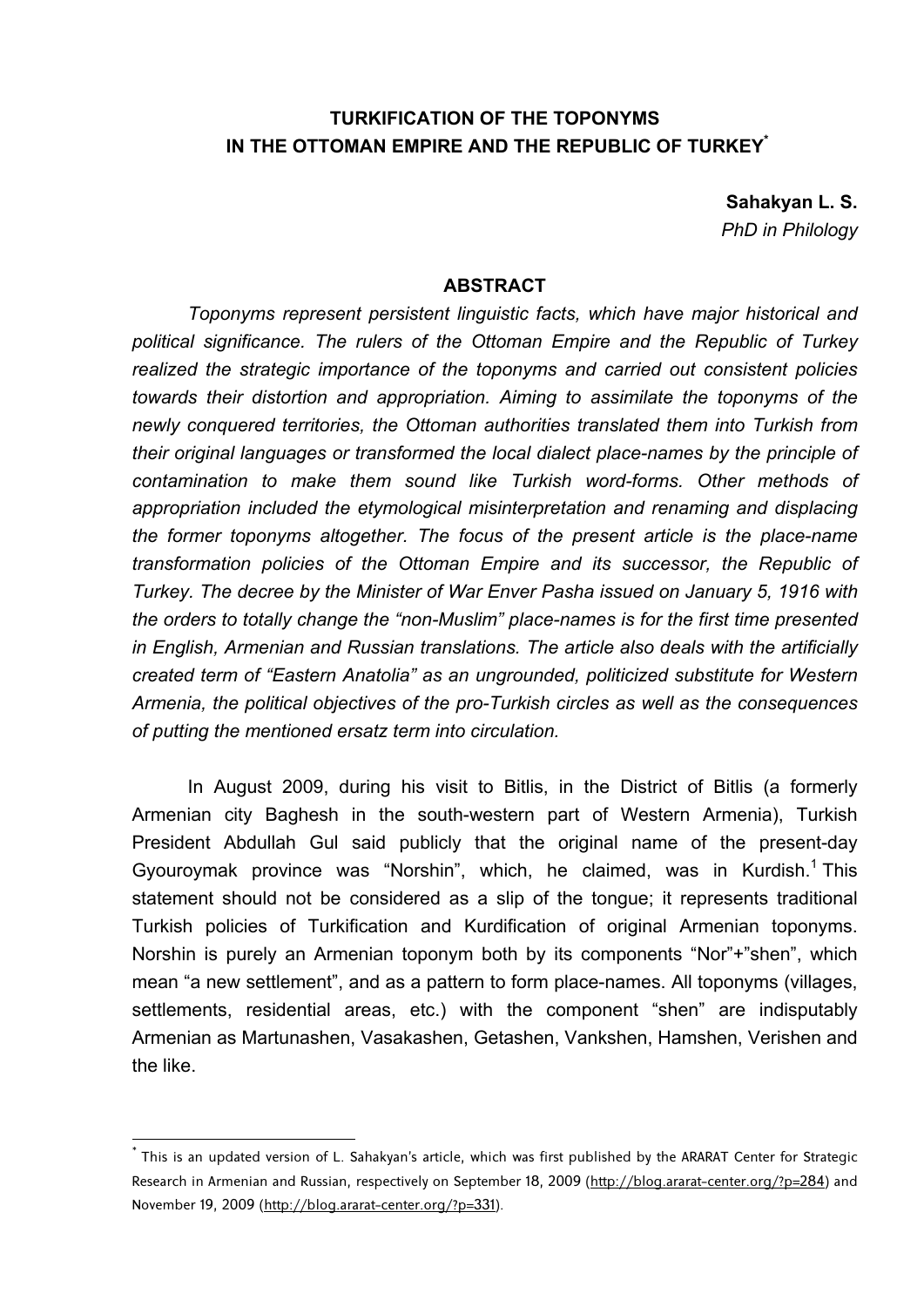It should be noted that, besides being linguistically stable phenomena, toponyms are valuable also as bearers of historical information. As such, they can have an effect on current ethnopolitical conflicts, if applied with the aim of distorting and manipulating the historical evidence. This truly strategic significance of the toponyms has not gone unnoticed: the ruling circles of the Ottoman Empire and those of its successor state, the Republic of Turkey, as once again confirmed by the recent reports in the BBC and the Turkish media<sup>2</sup>, have devised and implemented consistent policies to falsify the origins and appropriate, through various ways and methods, the Armenian toponyms in the territory under their control.

The Turkic tribes invaded and settled in various parts of Armenia from the second half of the 11<sup>th</sup> century to the 15th century and later the Ottoman authorities were changing original Armenian place-names in several ways. First, they were translating their meanings into Turkish such as Tantsout (place with a lot of pear-trees) into Armoudlou, Aghbyurashen (a village of springs) into Kyankendi, Karmrik (based on the word karmir, meaning "red" in Armenian) into Kezelja, Tsaghkadsor (a ravine of flowers) into Darachichek, etc.

Second, some Armenian toponyms, which had already been transformed somewhat from their original shape under the influence of local dialects, were converted to sound like a word with Turkic roots and pronunciation, thus utilizing the principle of contamination. Thus Armtick (meaning roots in Armenian) was turned to Armoudi, Odzounkhach (a cross+snake) to Ouzounhach, Kyouropaghat (a title which goes back to Latin "curator palatii," which was given to especially Armenian governors by the Byzantine Emperors) to Gyurbaghdi, Karhatavan (settlement where stone in cut) to Karadivan, Jeghopourkents (place with a lot of walnut-trees) to Chopurgens, etc.

Third, a widely-spread method of distortion was to give new names to old settlements in an attempt to bury their ethnic affiliation in oblivion<sup>3</sup> Even Christian Armenian sanctuaries were given new names. Thus, the famous Armenian monastery Varagavank was renamed Yedikiliseh (meaning seven churches in Turkish), while the Holy Echmiadzin, the center of the Armenian Church, where the Supreme Armenian Catholicos resided, was turned into "Ouchkiliseh" (Three churches). According to our estimates, several dozens of settlements have been named by the word "kiliseh" or "Gharakiliseh" in both Western and Eastern Armenia.

Fourth, the attempts to give Turkish etymological explanations to the Armenian toponyms represented yet another method of their appropriation campaign. Such faulty experiments were carried out, in particular, by Evliya Celebi, the Ottoman court historian of the 17<sup>th</sup> century, whose interpretations have often served as a basis for modern Turkish scholars. Here is one example. In his Book of Travels (Seyahatname), the old Armenian place-name Bayberd or Baberd (which through dialect and foreign lexical influences has undergone sound interchange and consequently was pronounced as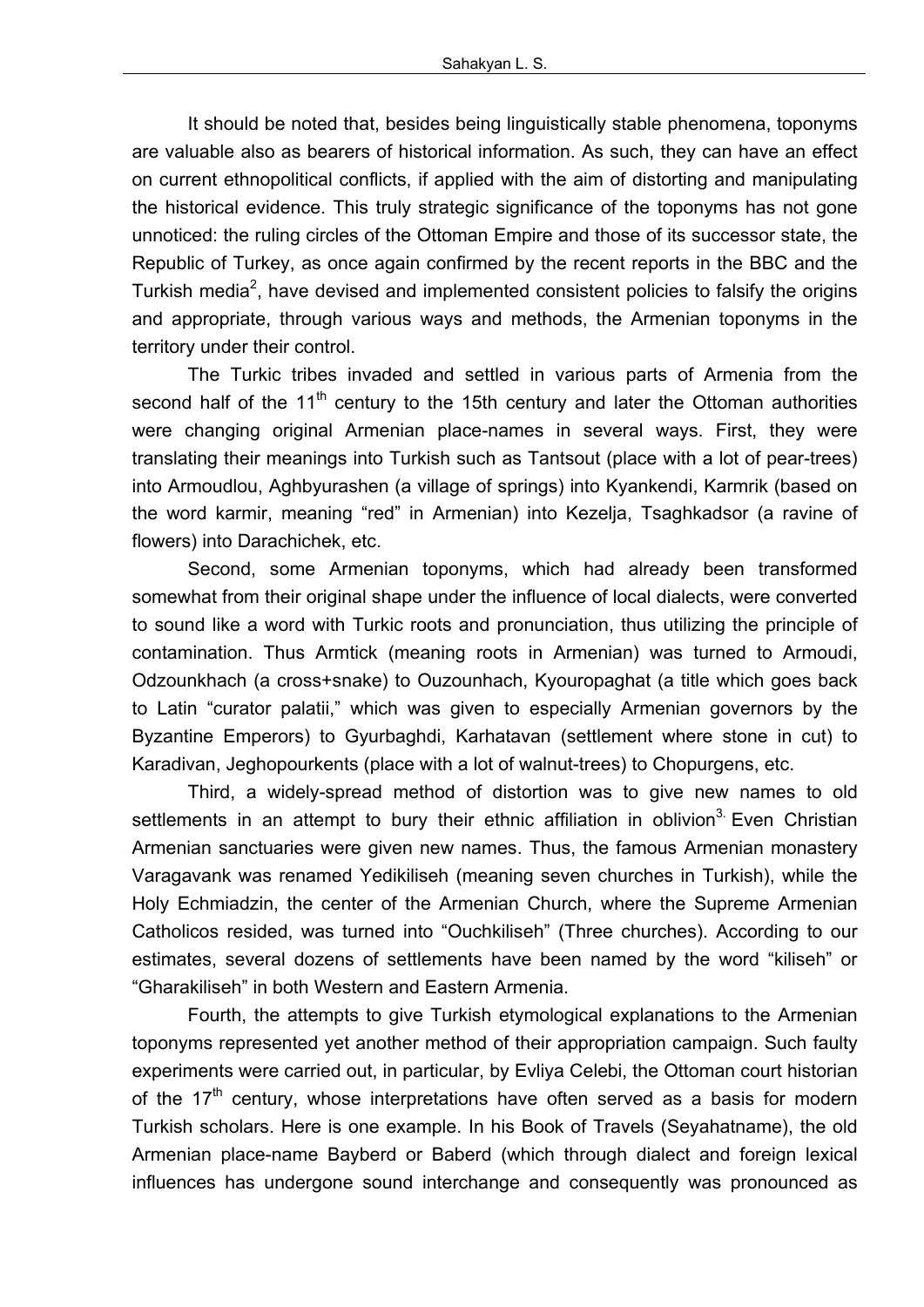Baybourd) is etymologically explained as "bay" (meaning rich in Turkish) + "yourd" (settlement in Turkish) $4$ . In fact, this name includes two ancient Armenian components Bay + berd, which respectively mean a den or an impregnable shelter and a stronghold or a fortress. As an ancient fortress, Baberd was mentioned by Movses Khorenatsi as early as in the 5th century<sup>5</sup>. Place-names with the ending "berd" have been scattered throughout all Armenia, as Tsamakaberd, Amberd, Vzhnaberd, Kharberd, Baghaberd,  $\mathrm{etc}^6.$ 

Evliya Celebi went further to "reveal" that the original Armenian river name of Jorokh is a distorted form of the Turkish Joui-rouh, which according to him means "the river of the soul"<sup>7</sup>. In fact, the name  $\text{Xnph}$  ("Tchorokh") originates from the Armenian verb ծորել-ծորող ("tsorel"- "tsorogh") (flowing) in which the initial ծ ("ts") has been transformed to  $\delta$  ("tch") through sound interchange, a phenomenon peculiar to the Armenian language, as in "tsanatsel > tchanachel", and "tskhni > tchkhni"<sup>8</sup>. Evliya Chelebi links to the Persians the name of the town Zarishat $9$ , which was actually built by the Armenian royal dynasty of Eruanduni (Orontids) (570 BC-200 BC). He derives the town name of "Akn" from the name of a Byzantine princess "Egin"<sup>10</sup>; however, "Akn" is a purely Armenian word meaning "eye", "spring" and "pit"<sup>11</sup>. In the place name of "Pertek", which is a dialectal deformation of the original "Berdak" (a small fortress), Celebi tries to find the Mongolian equivalent for the word "eagle"<sup>12</sup>.

It is irrefutable that all the above-mentioned toponyms and others in Armenia have been recorded in ancient historical sources far earlier than any Turkic and Kurdish elements appeared on the Armenian Highland, which they gradually did only from the second half of the  $11<sup>th</sup>$  century onwards.

The "corrections" introduced by Celebi pursued far-reaching purposes of Ottomanizing the newly occupied territories. Evliya Chelebi was a state official, who in addition participated in Ottoman expansionist invasions. Thus, his etymological explanations had clear geopolitical motives.

Around the middle of the 19th century the Turkish authorities decided not only to distort or change the names of Armenian provinces, regions and villages, but also to eliminate altogether the name Armenia. This policy was pursued especially after the Russo-Turkish war of 1877-1878, when the Armenian Question was included into the agenda of international diplomacy and the European powers started exploiting it to derive various concessions from Turkey.

The government of sultan Abdul Hamid II substituted the name Armenia with such terms as "Kurdistan" or "Anatolia", fallaciously. Starting from 1880 the name Armenia was forbidden to be used in official documents<sup>13</sup>. The Sublime Porte thus wanted to make everyone believe that the Armenian Question did not exist: if there was no Armenia, then there was no Armenian Question.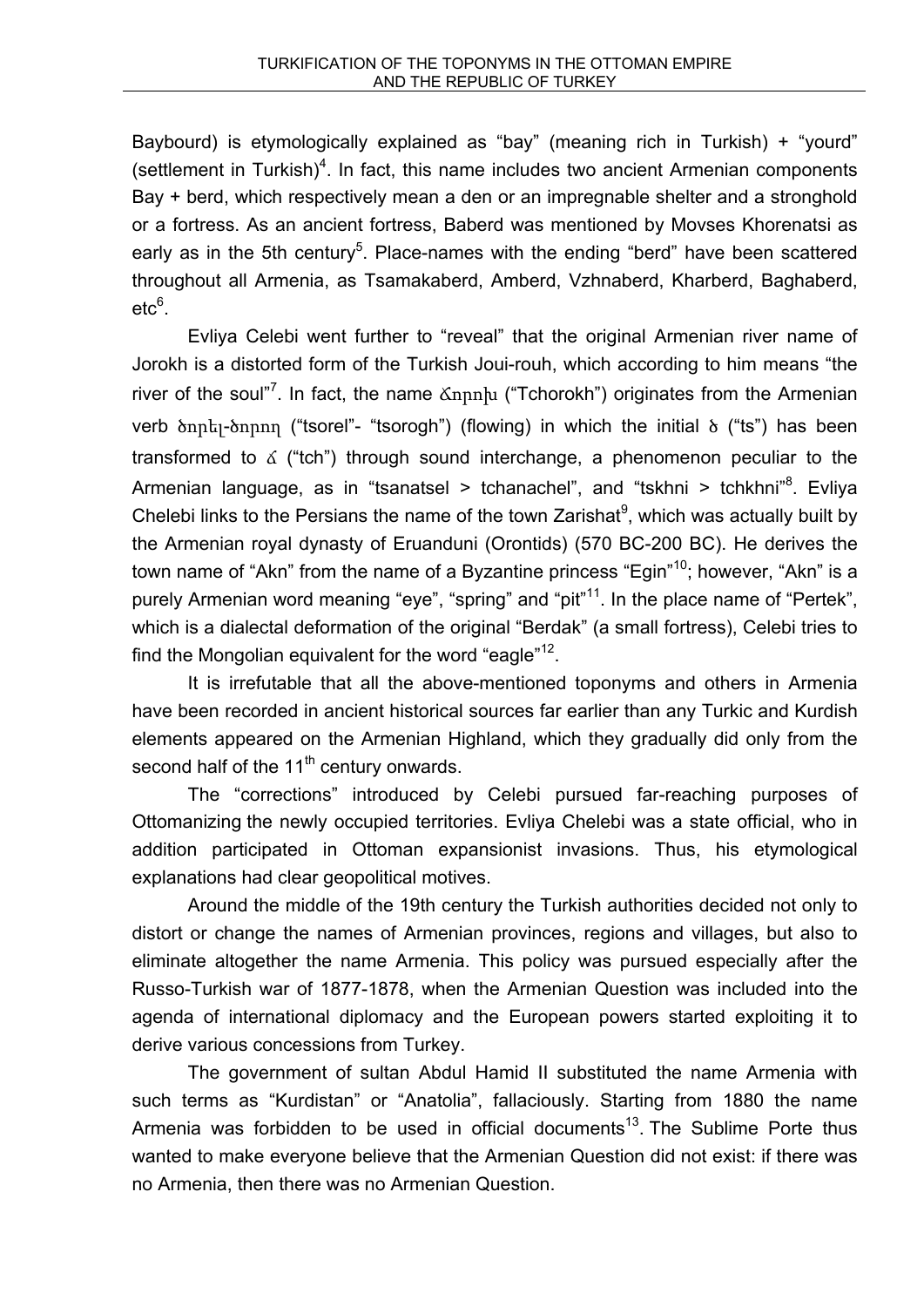Historians are familiar with the plan of "solving" the Armenian Question with the assistance of England put forward by Kiamil Pasha, the pro-British Ottoman Grand Vizier and Commander-in-chief during the reign of sultan Abdul Hamid II: "*If in Europe we have warmed a serpent (i.e. the Balkan peoples - L.S.) in our bosom, we should not do the same in Asian Turkey. Common sense tells us to do away with all these elements that can pose the same threats to us in the future and become the cause and a tool of foreign interference. Now, today, at least Britain's interests demand that our territories in Asia Minor be safe from foreign meddling and all sources that may give others a pretext to meddle in our affairs. We, as well as the British not only do not recognize the word "Armenia", but we must smash to smithereens all jaws which dare to pronounce that word. To reach our sacred goal it is therefore imperative and the state law demands [from us] to make any suspicious elements unfit, sweep forever from the face of the earth this Armenian nation, to annihilate them recklessly and for good" (the emphasis is mine - L.S.*) 14.

By deliberately distorting them, the Ottoman authorities were ascribing Armenian and Greek place-names to Turkish or Kurdish origin. At that stage, the Kurdish ethnic factor was used by the Ottoman rulers, for the Kurds were not yet viewed as a threat to the Ottoman Empire. Taking advantage of their religious fanaticism, in the 1890s sultan Abdul Hamid, who was also known as "the father of the Kurds" (Bavê Kurda)<sup>15</sup>, organized the Armenian massacres through the Hamidiye regiments formed out of Kurdish brigands and the regular Turkish army soldiers.

During Abdul Hamid's reign all Turkish and Kurdish resettlements were given new names, which were the names of nomadic tribes or various Ottoman sultans such as Hamidiye, Reshidiye, Aziziye, Mahmoudiye, etc. This policy became especially manifest during the reign of the Young Turks (1908-1918).

The government of Young Turks also attached great importance to the changing of "non-Muslim" place-names. They replaced many toponyms, some named after the Ottoman sultans, with their own names such as Enveriye, Shevketiye, Mahmoutshevket-Pasha and the like<sup>16</sup>. The "Resolution About the Resettlement of Refugees" ("Iskân-I Muhacirin Nizamnamesi"), a document adopted on May 13, 1913 $<sup>17</sup>$ , served the specific Young Turk policy of total Turkification. The next step was</sup> made by Enver Pasha, the Young Turks' Minister of War, on January 5, 1916<sup>18</sup>.

Enver Pasha's decree sent to the Turkish military-political authorities demanded that all place-names of Armenian, Greek, Bulgarian and other non-Muslim origins in the Ottoman Empire be transformed into Turkish ones<sup>19</sup>. Below is the translation of his Decree (Emirname):

### DECREE

*1. It is important to change into Turkish all names of provinces, regions, villages, mountains and rivers belonging to Armenian, Greek, Bulgarian and other non-Muslim*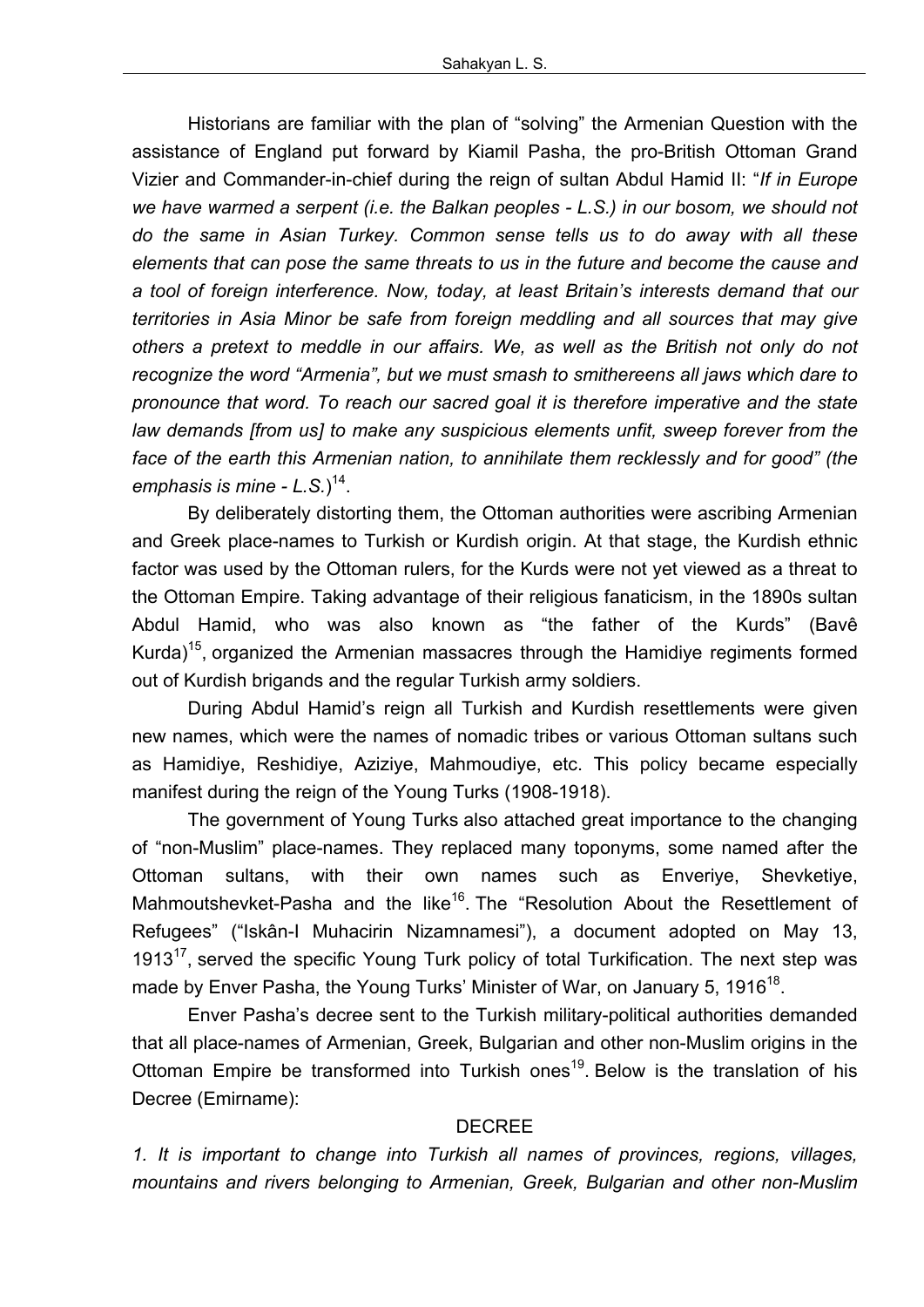*peoples. Making use swiftly of this favorable moment, we beseech your help in carrying out this order.*

*2. Cooperating with military commanders and administrative personnel within the boundaries of your jurisdiction, respective lists of name changes should be formed of provinces, regions, villages, etc. and be forwarded to military headquarters as soon as possible. After being studied and approved, these lists of proposed changes should be sent to the Ministry of the Interior and the Communications Ministry for generalization and implementation.*

*3. It is imperative that the new names reflect the history of our hard-working, exemplary and praise-worthy military. The glorified events of our present and past war experiences should, by all means, be mentioned. In case this is not possible, names of those who had highly moral principles and who have fallen rendering invaluable services to their country should be remembered; or names should be found that are appropriate to the given area's specific crop, product, trade or geographical situation.*

*Last but not least, teachers at schools in different parts of our Fatherland should find appropriate topics to teach about the given territory's glorious history, climate, crop, trade and culture. It should be borne in mind that any sudden change of a conventional name into an inconvenient or improper one may bring about the continuation of using the old name by the population. Therefore, new names should be chosen taking all this into consideration. In case such principles cannot be observed, then Ereghli, for example, should be turned into Erikli or Erakli, Gallipoli into Veliboli in order to maintain the roots of old names.*

## *Enver, Deputy Commander-in-Chief, 23 Kanun-i Evvel, 1331 /1916/*

Inspired by Enver's decree, the prominent military officer Huseyin Avni (Alparslan) Bey, the author of several articles about the Turkish language and culture, wrote: "If we want to be the owner of our country, then we should turn even the name of the smallest village into Turkish and not leave its Armenian, Greek or Arabic variants. Only in this way can we paint our country with its colors".<sup>20</sup>

As we see, he even goes a step further than his minister by suggesting that Arabic place-names also must undergo changes. Enver Pasha's decree mentioned only "Armenian, Greek, Bulgarian and other non-Muslim peoples". This testifies to the fact that during the Ottoman period, when the sultan was considered the spiritual head (Caliph) of all Muslims, the Arabic and Kurdish toponyms were not yet regarded as threatening to the authorities. However, it should be remembered that the overwhelming majority of the names of places (where the Kurds infiltrated) in Western Armenia were Armenian in origin with, at times, some aspects of local dialect or foreign linguistic influences. After the Armenian Genocide, these toponyms have been attributed to Kurds.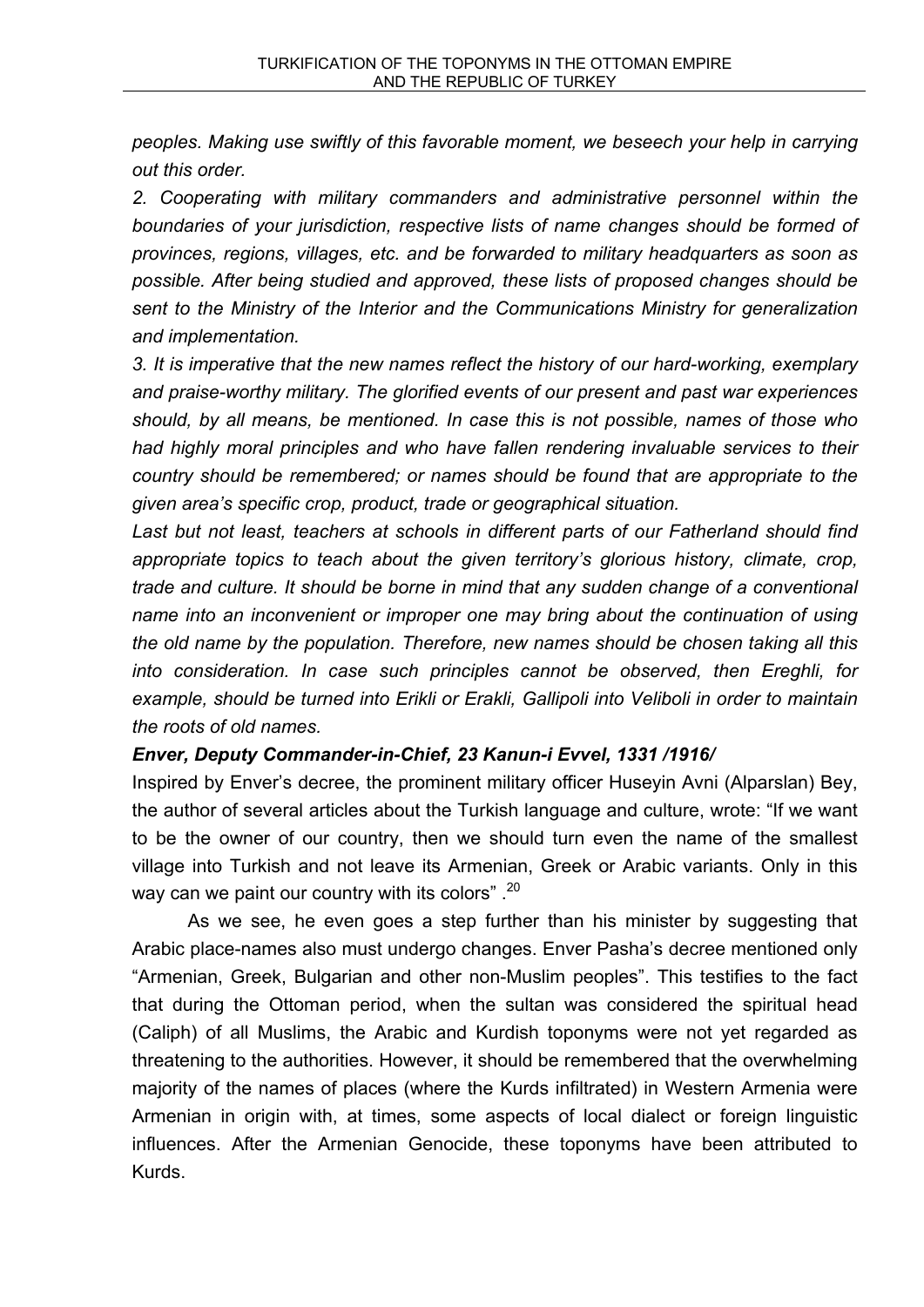During WWI the Armenian, Greek and Bulgarian toponyms were the first to be turned into Turkish. The Antranos caza in Bursa, for example, was turned into Orhanelli, Mikhalich was renamed Karajabey, the village Dimitri into Touran, the Rum village in Chorum into Yeni (new) Chamlejay. But a few months later, on June 15, 1916 the Ottoman Military Headquarters disapproved these changes and argued that on the new maps these new names were causing confusion in military correspondence $21$ .

Having been dispossessed of its original population, Western Armenia continues to lose, along with many other historical and cultural values, its millennia-old Armenian place-names. They are falsely declared Kurdish or Turkish. Haroun Tuncel, a Turkish historian, has admitted that "One cannot find in Turkey a scientific work that would deal with the origins of ancient toponyms for the simple reason that the person undertaking such an arduous task should be knowledgeable of the local dialects of several languages, including Persian, Arabic, Armenian, Zaza, Kourmanji, Assyrian-Aramaic, Sumerian and Akkadian… for any name considered Kurdish may well be either Sumerian, Akkadian or Turkish [?] and any name considered Turkish may be either Arabic, Armenian or Akkadian in its origin"<sup>22</sup>.

In an article, titled "28 thousand toponyms were changed. Nobody knows which one comes from which language"<sup>23</sup>, Ş. Türker has included among Kurdish names such indisputably Armenian toponyms as Van, Antep  $(Aintap)^{24}$ , Kharpet (Kharberd), Erzingan (<Eriza), Kilis (which is a distorted version of the word "Yekeghetsi", meaning Church),  $etc^{25}$ . It remains a mystery why and how the Muslim Kurds came to name their settlements Church (Kilis)?

The process of "nationalization" of toponyms was continued by the Kemalists, who were the ideological successors of the Young Turks. It gained momentum during the Republican period. Starting from 1923 the entire territory of Western Armenia was officially renamed "Eastern Anatolia"<sup>26</sup>. After the Kurdish rebellions in 1925, 1927 and 1936 in the eastern part of the Republic of Turkey, the Turkish authorities started renaming the Kurdish and Zaza settlements as well. As early as 1935 the Interior Minister Shukru Kayan put forward a draft resolution to rename Dersim into Tunceli. It is worth noticing that in February 2009 Sharafettin Halis, a deputy in the Turkish Parliament from the Democratic Society Party (DTP), proposed that Tunceli be granted its former name of Dersim; he argued that people cannot forget this name as it has become sacred for them and was used both in their daily lives and in their songs, tales and novels. The proposal was, however, labeled a "manifestation of separatism" by the Turkish Minister of Justice<sup>27</sup>.

In 1940, the Turkish government issued a circular letter (No. 8589) which called for changing into Turkish all toponyms in foreign languages or with foreign roots, but the outbreak of World War II temporarily impeded its implementation.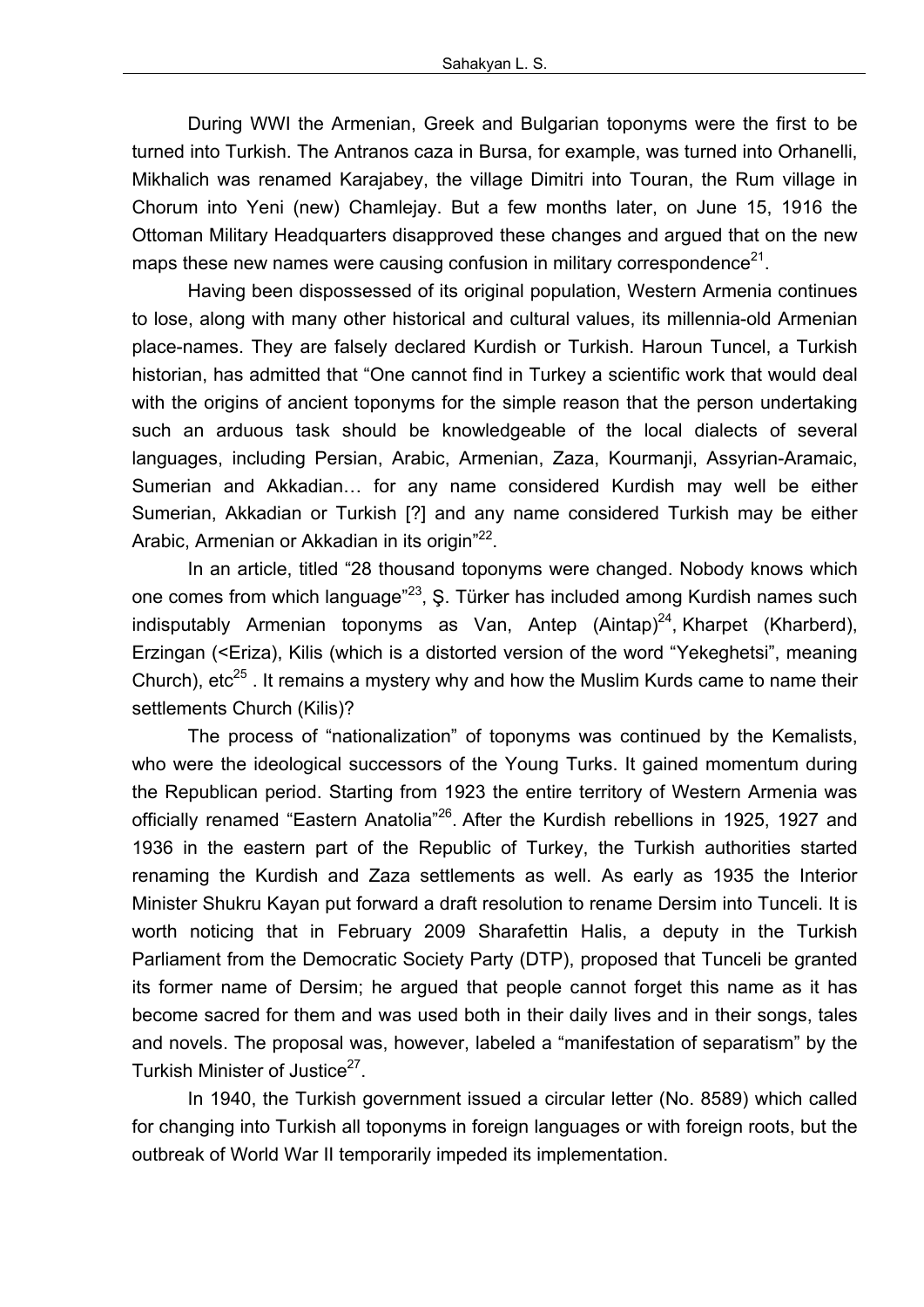A special article about changes of toponyms was included in the 1949 Provincial administrative law (II Idaresi Kanunu). Furthermore, a "Specialized Organization for Renaming of Toponyms" ("Ad Değiştirme İhtisas Kurulu") was initiated in 1957. This organization renamed 653 settlements in Erzrum [Arzan (Արծն) ar-Rum], 169 in Adana, 366 in Erzinjan (Yerznka<Eriza), 224 in Adyaman, 70 in Moughla, 88 in Afion, 70 in Eskishehir, 297 in Moush, 374 in Aghre (Ararat), 279 in Gaziantepe, 24 in Nevshehir, 99 in Amasia, 167 in Giresoun (Kerasoun), 647 in Nighdeh, 193 in Ankara, 343 in Gyumushkhaneh, 134 in Ordou, 168 in Antalya, 128 in Hakkari, 105 in Rizeh, 101 in Ardvin, 117 in Hatay (Alexandretta/Iskenderun), 117 in Sakaria, 69 in Ayden, 185 in Sparta, 110 in Balekesir, 112 in Ichel, 392 in Siirt (Sghert), 32 in Bilejik, 21 in Istanbul, 59 in Sinop, 247 in Bingyol (Byurakn), 68 in Izmir (Smyrna), 406 in Sivas (Sebastia), 236 in Bitlis, 398 in Kars, 19 in Tekirdagh, 182 in Bolou, 295 in Kastamonu, 245 in Tokat (Eudokia), 49 in Bourdour, 86 in Kayseri (Cesaria), 390 in Trebizond, 136 in Boursa, 35 in Krklarel, 273 in Dersim, 53 in Chanakkaleh, 39 in Kershehir, 389 in Shanli Ourfa (Ourha), 76 in Chankere, 26 in Kojayeli, 47 in Oushal, 555 in Chorum, 217 in Malatia, 156 in Zongouldak, 20 in Edirne, 647 in Mardin, 555 in Diarbekir, 83 in Manisa, 383 in Elazegh (Kharberd), and 105 in Kahraman Marash $^{28}$ .

After research work on 75,000 toponyms, the "Specialized Organization" changed 28,000 names, among which 12.000 were village names. According to H. Tunçel's estimates, 12,211 villages were renamed during the period of 1940-2000, which constitutes approximately 35 per cent of the villages<sup>29</sup>.

Turkish historian Ayse Hyur writes that during the reign of the Democratic Party ugly, humiliating, insulting or derisive names, even if they were Turkish, were subjected to changes. Village names with lexical components meaning red (kizil), bell (çan), church (kilise) were all changed. To do away with "separatist notions", the Arabic, Persian, Armenian, Kurdish, Georgian, Tatar, Circassian, and Laz village names were also changed<sup>30</sup>. From 1981 to 1983, the names of settlements on the Eastern and Western parts of the Black Sea also underwent changes.

Bilir, the author of "Let Tunceli Be Named Dersim", in an article published in the August 19, 2009 issue of "Bir Gun" daily, noted that besides giving new names to the settlements, the Turkish authorities altered also the phonetic pronunciations of those old names to make them sound like Turkish words, as, for instance, Chinchiva to Shenyouva. This method of changing a toponym, as has already been mentioned previously, was suggested by Enver Pasha as early as 1916: "…change Ereghli into Erikli or Erakli, Gallipoli into Velipolou in order to maintain the old name roots"<sup>31</sup>. This phenomenon, however, has deeper roots. Similar cases of Ottomanization-Turkification of Armenian toponyms were present in the  $16<sup>th</sup>$  century Ottoman Geographical Registers<sup>32</sup>. It is ironic to note that in the ongoing process of turning the so called Kurdish toponyms into Turkish ones some toponyms have been restored to their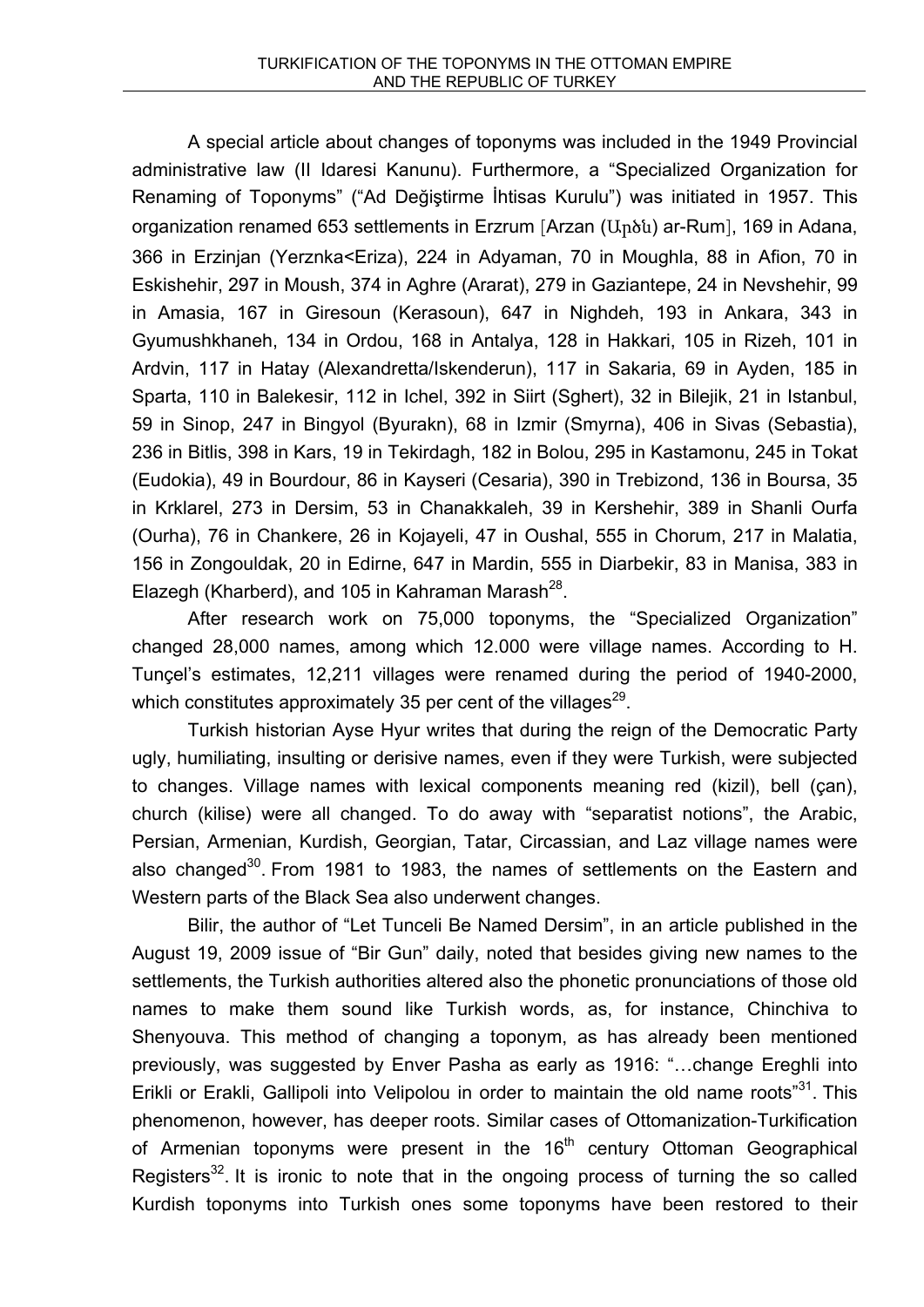imaginary "old" Turkish versions, which are actually ancient and medieval Armenian place-names. Thus Pertag (Berd+ak) has been renamed Pertek, allegedly its "old" Turkish name, Esper (Sper)>Ispir, Erdekhan>Ardahan, Shakh>Shatakh, Kers>Kars, Zedkan> Elishkirt, which is the phonetically deformed variant of Alashkert<Vagharsh+a+kert, Geghi>Keghi, in both of which we have the word Gyugh-Gegh meaning village, Guimguim>Vardo, etc<sup>33</sup>.

Modern Turkish historiography has greatly contributed and supported this systematic program of changing, distorting and appropriating "non-Muslim" toponyms in Turkey. Upon the publication of the works of chroniclers and archival materials of the earlier period of the Ottoman Empire, Turkish historians have made use of their rich stock of falsifications and have distorted Armenian toponyms en masse<sup>34</sup>. Armenia or Ermenistan have been coarsely and retroactively replaced with "Eastern Anatolia<sup>35</sup>. The following highlights one such example. In his "Jihan Numa" Kyatib Celebi, a famous Ottoman chronicler of the  $17<sup>th</sup>$  century, had a special chapter, titled "About the Country Called Armenia". When, however, this book was republished in 1957 its modern Turkish editor H. Selen changed this title into "Eastern Anatolia"<sup>36</sup>. The fact, however, is that Armenia together with its boundaries was unequivocally mentioned in the works of Ottoman historians and chroniclers. An excerpt from the said chapter of Kyatib Celebi's Jihan Numa illustrates clearly the falsifications of modern Turkish historians.

*"Hamdullah says. The Armenia vilayet consists of two parts - Great and Minor. …Great Armenia extends well into Iran and is known by the name of Touman Akhlat. It borders Armenia Minor, Rum, Diarbekir, Kurdistan, Azarbaijan (Atropatene)37 and Aran. Its length covers the area from Erzen-el-Rum (Erzrum) to Salmas, while its width - from Aran to the end of Akhlat vilayet. Its capital is Akhlat. In my opinion Great Armenia at present consists of the Van and Erzrum vilayets, while Armenia Minor - of Adana and Marash eyalets. In the Takvim-el-Bouldan38, the following cities are mentioned in Armenia: Elbistan39, Adana, Arjesh, Bitlis, Barda, Bilekan, Tiflis, Akhlat, Debil, Sultaniye, Sis, Tarsus, Malatia, Van, Vostan, Moush, Erzen-el-Rum and Malazkert"*40.

While Celebi mentioned only part of the territory of Armenia<sup>41</sup>, the fact that the Ottoman historian admitted the existence of Armenia as a country speaks for itself. Armenia is referred to by other Ottoman authors of the  $17<sup>th</sup>$  century as well. The official court historian Evliya Celebi mentions it as Armenistan<sup>42</sup>. Munejjim Basi<sup>43</sup>, another Turkish historian of the same century, also wrote about the vast country of Armenia, including into it the cities of Kherd Bert (i.e. Kharberd - L.S.), Erzinkan, Moush, Egin (Akn), Melazjerd (Manazkert), Bitlis, Akhlat, Arjesh, Vostan, Shirvan and the capital Debil (i.e. Dvin)<sup>44</sup>. From the descriptions of these historians, it becomes evident that in the 17th century official Ottoman historiography recognized the existence of the occupied Great Armenia, and acknowledged it by its internationally accepted name of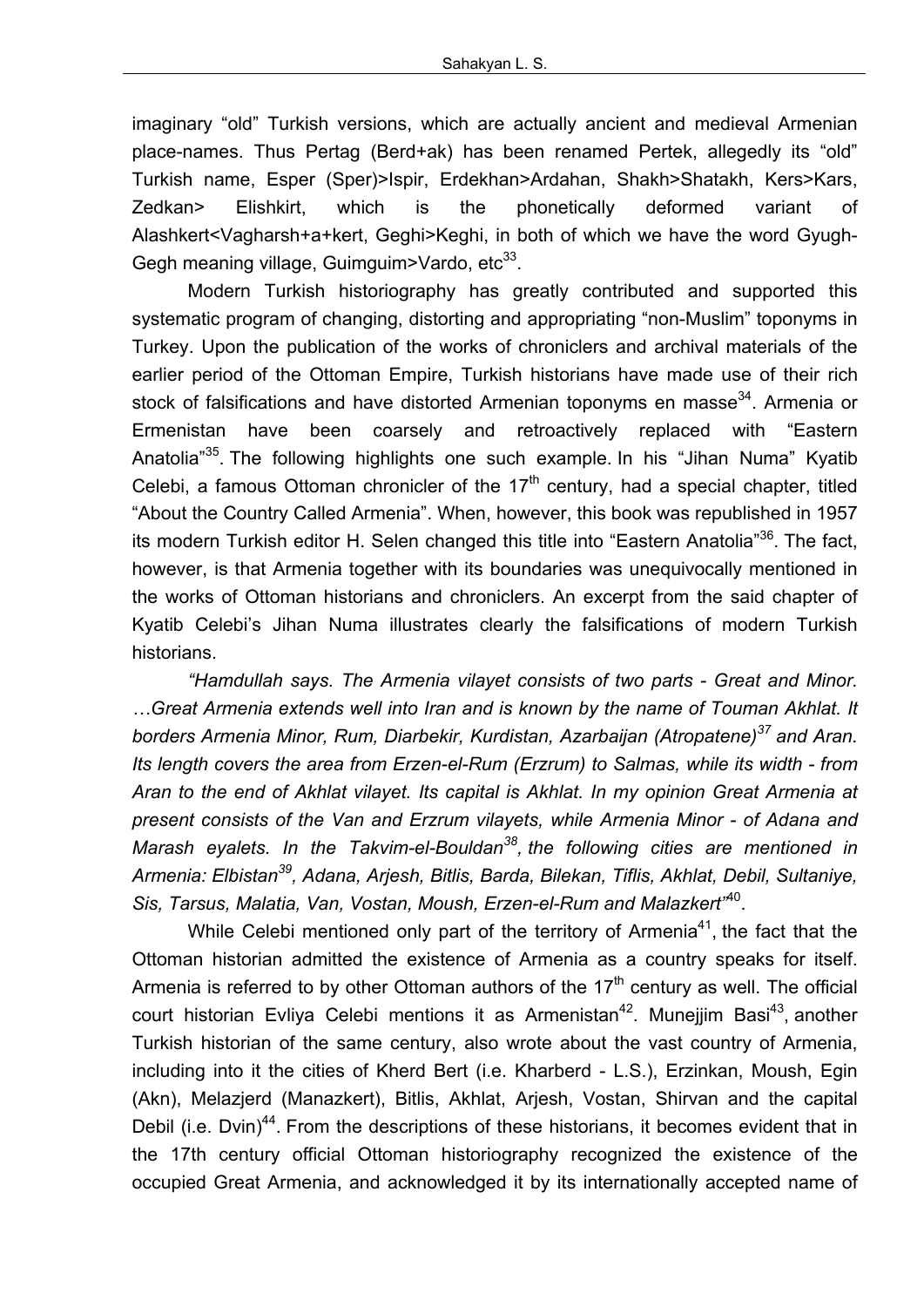Armenia (Ermenistan). While Cilicia with its Adana and Marash eyalets was recognized by them as Armenia Minor. Thus, in the 17th century when the Armenian Question was not as yet included into the agenda of international diplomacy, the terms Anatolia or Eastern Anatolia were never used to indicate Armenia. Furthermore, the "Islamic World Map" of the 16<sup>th</sup> century<sup>45</sup> and other Ottoman maps of the 18<sup>th</sup> and 19<sup>th</sup> centuries have clearly indicated Armenia (Ermenistan) on a specific territory as well as its cities<sup>46</sup>.

Armenia (ارمنستان) and Anatolia (ارمنستان) are clearly differentiated in the map published in Constantinople in 1803-1804 $47$ . The Ottoman authors were using the term Armenia till the end of the 19<sup>th</sup> century. One example is Osman Nuri, the historian of the second half of the 19<sup>th</sup> century, who mentions Armenia repeatedly in his three-volume "Abdul Hamid and the Period of His Reign"<sup>48.</sup>

It is more than obvious that the Ottoman historians and chroniclers in contrast to the modern Turkish ones, knew very well Armenia's location and did not "confuse" it with Anatolia<sup>\*</sup>.

The word Anatolia means "sunrise" or "east" in Greek. This name was given to the Asia Minor peninsula approximately in the  $5<sup>th</sup>$  or  $4<sup>th</sup>$  centuries B.C. During the Ottoman Empire the term "Anadolou" included the north-eastern vilayets of Asia Minor with Kyotahia as its center<sup>49</sup>. The numerous Armenian, European, Ottoman, Russian, Persian, Arabic, Georgian and other primary sources did not confuse the term Armenia with Anatolia. This testifies, inter alia, to the fact that even after the loss of its statehood the Armenian nation still constituted a majority in its Homeland, which, up to the end of the  $19<sup>th</sup>$  century, was recognized by the Ottoman occupants as well.

### **Conclusion**

The Turkish authorities realize that Armenian toponyms are the product of the several millenia civilization and vivid evidence of the indigenous presence of Armenians in Western Armenia. The extermination of the native population, however, did not stop

Therefore, at present Ronald Suny (and some others) wrongly substitute the term *Western Armenia* with that of the ersatz "Eastern Anatolia" (Ronald Grigor Suny, Looking Toward Ararat: Armenia in Modern History, Bloomington, Indiana University Press, 1993, pp. 7, 18, 67, 106 The Armenian People from Ancient to Modern Times, vol. 1, New York, St. Martin's Press, 1997, pp. 22, 228, 320, vol. II, pp. 127, 136; Ayvazyan A.: The History of Armenia as Presented in American Historiography, a critical survey, Yerevan, 1998, pp. 37-40). Even if this ersatz term of "Eastern Anatolia" has somehow been put into circulation in Western scientific circles under the influence of systematic Turkish lobbying and falsifications and at times also due to the lack of knowledge, it is unacceptable for us, because the substitution of Western Armenia with the term "Eastern Anatolia" would mean voluntary renunciation of our Homeland, rejection of our centuries-old historical and cultural heritage, denial of the Armenian Genocide, burial into oblivion of its consequences and, last but not least, rendering support to the Turkish negationist position towards the rights of the Armenian nation to Western Armenia (Refer to Armen Ayvazyan's "Western Armenia vs. Eastern Anatolia", Europe and Orient (Journal of the Institute Tchobanian, Paris), No. 4, 2007).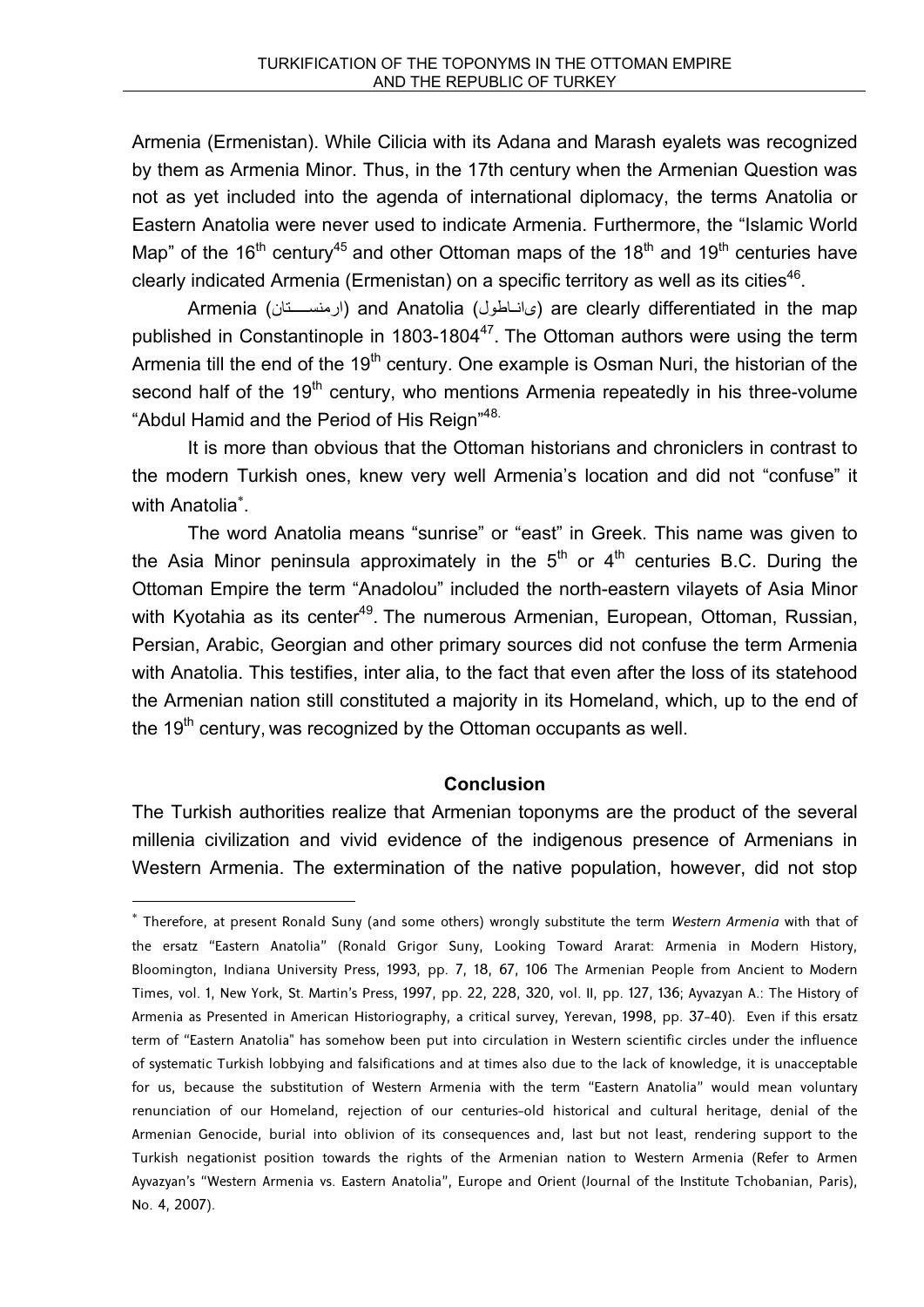with the Armenian Genocide; it was followed by the destruction of Armenian historical and cultural heritage, including the Armenian toponyms.

The policy of Turkification of toponyms in the Ottoman Empire and the Republic of Turkey has gone through several stages:

1. Up to the end of the  $19<sup>th</sup>$  century, Turkish officials and historians still continued to use the names "Armenia" or "Ermenistan". At the same time, they were appropriating and changing the place names of occupied territories.

2. After the Russo-Turkish War of 1877-1878, when the Armenian Question became an international issue, the Turkification of Armenian as well as other Christian toponyms has been carried out more consistently.

3. This process intensified during the Young Turks and the Kemalist regimes, when a full-scale Turkification policy of toponyms targeted all non-Turkic nations.

4. During the present stage, decades after eliminating Western Armenia of its native Armenian population, falsification of toponyms still remains an important constituent part of Turkish demographic policies.

Toponyms are not only linguistic facts, but also accurate and objective historical evidence. The ancient Armenian place-names are explicit and emphatic linguistic evidence, which reveal the entire truth about the true native owners of the Armenian Highland. This is why the protection, maintenance and restoration of Armenian toponyms have invaluable strategic significance today.

- 1. Kadir Konuksever, "Kürt açılımı ve Kürt isimleri", BBC Türkçe, 12 Ağustos, 2009. http://www.bbc.co.uk/turkce/haberler/2009/08/090812 kurdish\_names.shtml.
- 2. Muradoğlu A., Ahi Mesut ve Norşin.., Yeni şafak, 11.08.2009։ Enver Alper Güvelin, Norşin: Psikolojik eşiğin aşılması, Газета Yeni şafak, 16.08.2009։
- 3. For more details refer to L. Sahakyan's The Toponyms and Demography of Bardzr Haik Provinces of Baberd, Sper and Derzhan in the 16th century Ottoman Register Books {Barts Hayki Baberd. Sper Derzhan gavarneri tekhanunnern u zhokhvrdagrutyuni XVI dari osmanyan ashkharagir matyannerum} published by "Lousakn" Publishers, Yerevan, 2007, pp. 83-84.
- 4. Celebi, Evliya: Turkish Sources about Armenia, Armenians and Other Trans-Caucasian Peoples {Turkakan akhbyurneri Hayastani, hayeri yev Andrkovkasi myus zhokhvurdneri masin, Evliya Chelebi} translated into Armenian from the original with a foreword and commentaries by A.Kh. Safrastyan, vol. 3, published by the Arm SSR Academy of Sciences, 1967, p.127.
- 5. Movses Khorenatsi, The History of Armenia {Hayots patmutyun}, Yerevan, 1999, p. 104.
- 6. For a detailed etimological analysis of Baberd, see L. Sahakyan' s above mentioned monograph, pp.130-131.
- 7. Celebi, Evliya: Turkish Sources… {Turkakan akhbyurneri…}, p.127.
- 8. Ajaryan, H.: Armenian Etymological Dictionary {Hayeren atmatakan bararan}, vol. 2, p.469. See also New Wordbook of the Haykazyan Language {Nor bargirk haykazyan lezvi}, vol. 1, Yerevan, State Univ.y Publ. House, p.1026.
- 9. Celebi, Evliya: Turkish Sources… {Turkakan akhbyurneri}, vol.3, p. 120.

10. Ibid, p.155.

11. Ajaryan, H. Armenian Etymological Dictionary {Hayeren atmatakan bararan}, Yerevan, 1971, State Univ.y Publ. House, vol. 1, p. 106-108.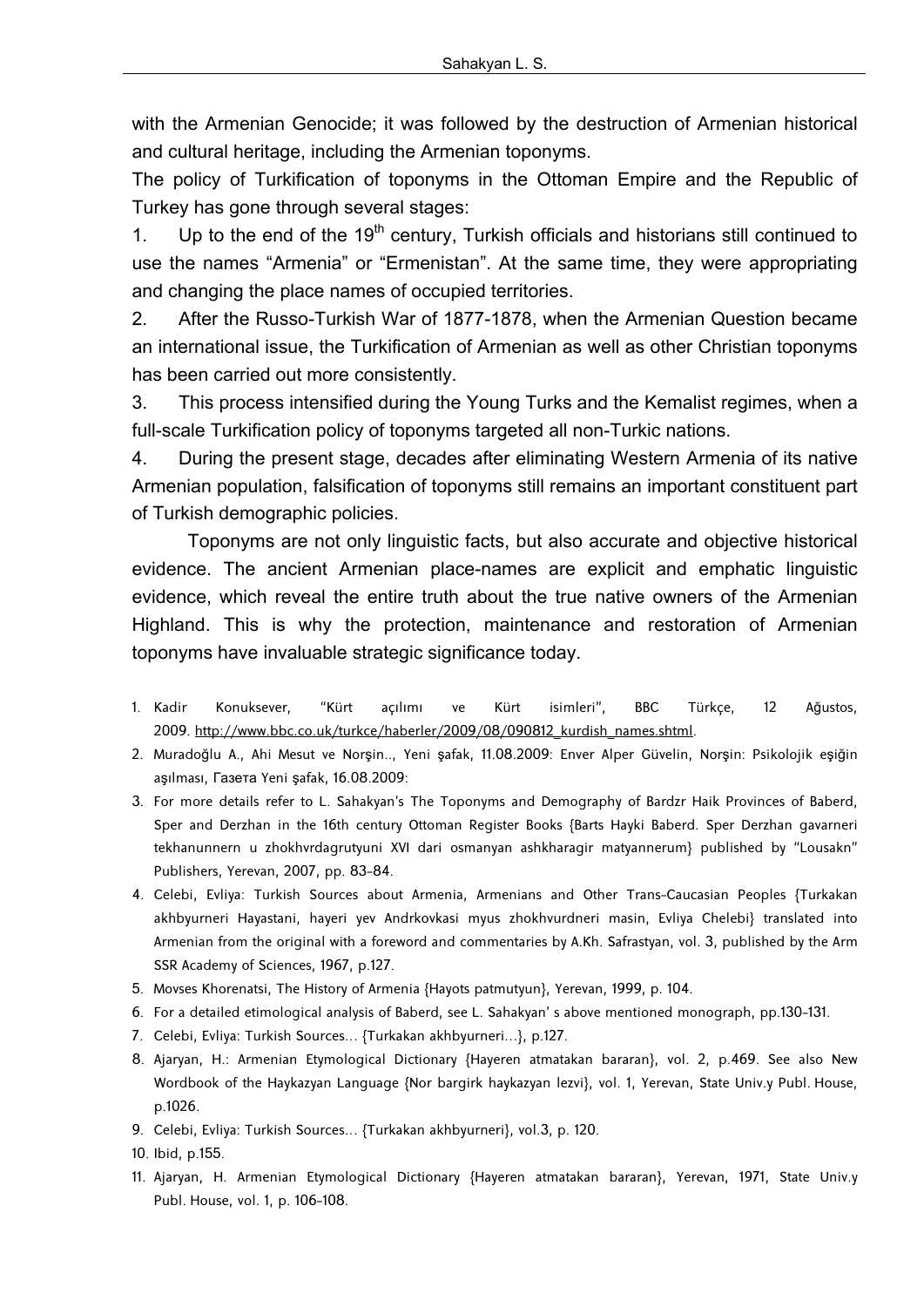- 12. Celebi, Evliya: Turkish Sources…{Turkakan akhbyurneri…}, vol. 3, p. 157.
- 13. Modern History of Armenia in the Works of Foreign Authors {Novaya istoriya Armenii b trudax sovremennix zarubezhnix avtorov}, edited by R. Sahakyan, Yerevan, 1993, p.15 (in Russian).
- 14. Tserents, National Theory: "The Ottoman Monarchy, Turkish Armenians and Russian Armenians" {"Azgayin tesutyun, Osmanyan Inknakalutyun, tachkahayk yev rusahayk"}, Pords, Tpkhis, 1897, N VII-VIII, pp. 204-205. Modern History of Armenia in the Works of Foreign Authors, p.17 (in Russian). )
- 15. Frat N., "Vulpes Vulpes Kurdistanica," Günlük, 17.8.2009, (www.gunlukgazetesi.com).
- 16. Frat N., Ibid.
- 17. Ayşe Hür, "Tez zamanda yer isimleri değiştirile," Taraf , 01.03.2009.
- 18. Modern Turkish historian Aishe Hyur, by the way, writes that the measures taken to systematically change non-Turkish names were sped up during World War I ("Bin Yerin İsmi Değişti, Hangi İsim Hangi Dile ait?" www.kenthaber.com/Haber/Genel/Dosya/gundem/28-bin-yerin-ismi-değişti).
- 19. Başbakanlık Osmanlı Arşivi, Dâhiliye Nezâreti, İUM, nr. 48/17, lef: 2. M. Şükrü Hanioğlu, Enver Paşa, DIA, XI, İstanbul, 1995, ss. 261-264. A. Yüksel, Doğu Karadeniz Araştırmaları, İstanbul, 2005, ss. 21-22.
- 20. H. Tirebolulu {Huseyin Avni} Alparslan, Trabzon İli Lâz mı? Türk mü?, Giresun, 1339. s. 17.
- 21. Aktar A, "Yer isimlerini Turkleştirmek…", Taraf , 23 Ekim, 2009.
- 22. Türker Ş., "28 bin yerin ismi değişti, Hangi ismin hangi dile ait olduğu bilinmiyor!", Vatan, 16.08.2009, www.esoyle.com/2009/08/30/28-bin-yerin-ismi-değişti.
- 23. Türker Ş., op. cit.
- 24. The original toponyms are given in parentheses.
- 25. Refer to the same source.
- 26. Soviet Armenian Encyclopedia {Sovetakan haykakan hanragitaran}, Yerevan, 1974, p.327. Also A Concise Armenian Encyclopedia {Haykakay hamarot hanragitaran}, Yerevan, 1990, pp. 192-193.
- 27. Bilir O., "Tunceli, Dersim Olsun" Tekilfini Ekimde yeniden," Bir Gün, 2009, 19 Agustos. Refer also to www.birgun.net
- 28. Bilir O., Ibid
- 29. Tunçel H., "Türkiye'de İsmi Deĝiştirilen Köyler," Sosyal Bilimler Dergisi, Firat Universitesi, 2000, cilt 10, sayı 2.
- 30. Türker S., "28 bin yerin ismi değişti…,", Vatan, 16 Agustos, 2009.
- 31. See Yuksel A., Dogu Karadeniz Arastirmalari, Istanbul, 2005, s. 21-22.
- 32. For the details, see Lusine Sahakyan, Toponyms and Demography of Bardzer Hayk Provinces of Baberd, Sper and Derjan in the 16th century Ottoman Register Books {Barts Hayki Baberd. Sper Derzhan gavarneri tekhanunnern u zhokhvrdagrutyuni XVI dari osmanyan ashkharagir matyannerum}, pp. 77-108.
- 33. O. Bilir, "Tunceli, Dersim Olsun" Tekilfini Ekimde yeniden," Bir Gün, 19 Agustos 2009. Refer also to www.birgun.net.
- 34. See L. Sahakyan, Toponyms and Demography, op. cit., pp. 71-108, 130-135.

35. Ibid.

- 36. For details refer to A. Papazian's Turkish Documents about Armenia and Armenians (XVI-XIX cc) {Turkakan vaveragreri Hayastani yev hayeri masin (16-19-rd darer)}, Yerevan, 1999, p. 125.
- 37. Azerbaijan Atrpatakan, a province of Iran.
- 38. Takvim-al-Buldan" is the Statistical Data- book of Abul Fida, an Arab historiographer and geographer. It served as a source book for Kyatib Calabi (Turkish Sources about Armenia, Armenians and Other Trans-Caucasian Peoples {Turkakan akhbyurneri Hayastani, hayeri yev Andrkovkasi myus zhokhvurdneri masin,, vol. 2, Yerevan, p. 258).
- 39. Elbistan-Albistan, a town in Cilicia in the Zeytun caza of the Marash province.
- 40. Turkish Sources…{Turkakan akhbyurneri…}, vol.2; Kyatib Celebi, Jihan Numa, pp. 29-30.